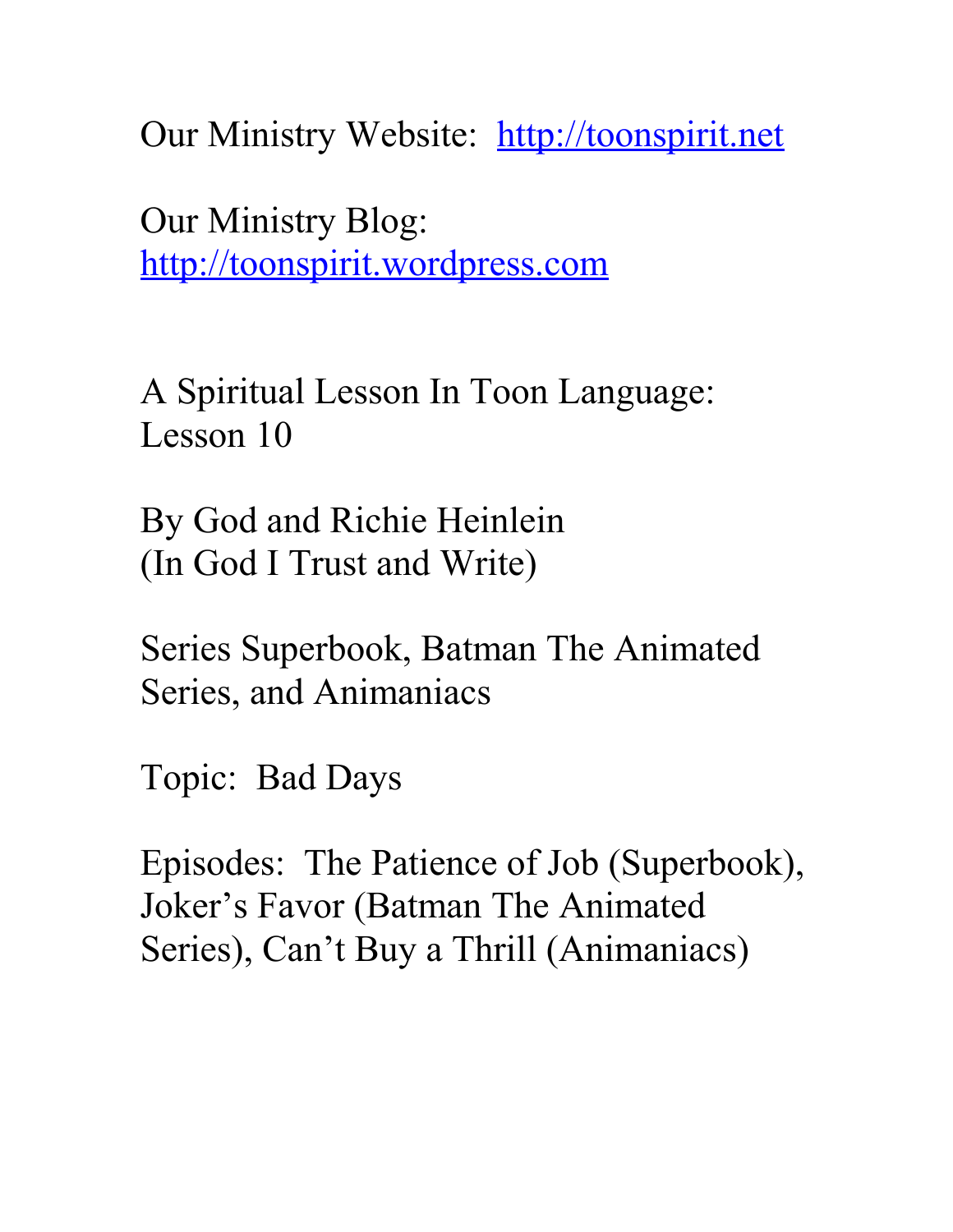## Introduction:

**This interesting lesson is about Job. We use a series called Superbook. The Superbook episode for this lesson is The Patience Of Job. This is a beautiful series that actually explores the Bible. I use these when I am covering a lot of material and need to give a condensed account of the scripture material. This covers multiple chapters in about 23 or so min. Whenever I use one of these, I always use secular cartoon work(s) as well. This time I use a clip from the Batman: The Animated Series called Joker's Favor and the Animaniacs short called Can't Buy A Thrill. These secular works show contrasting styles on how to handle bad times. One of them is good and the other one is pretty bad.**

**Scriptures Used Include: Job chapters 1-3; 6: 1-4; 10: 1-2; 37 (paraphrased); 40: 1-2; 42: 1-3, 12-13, 16**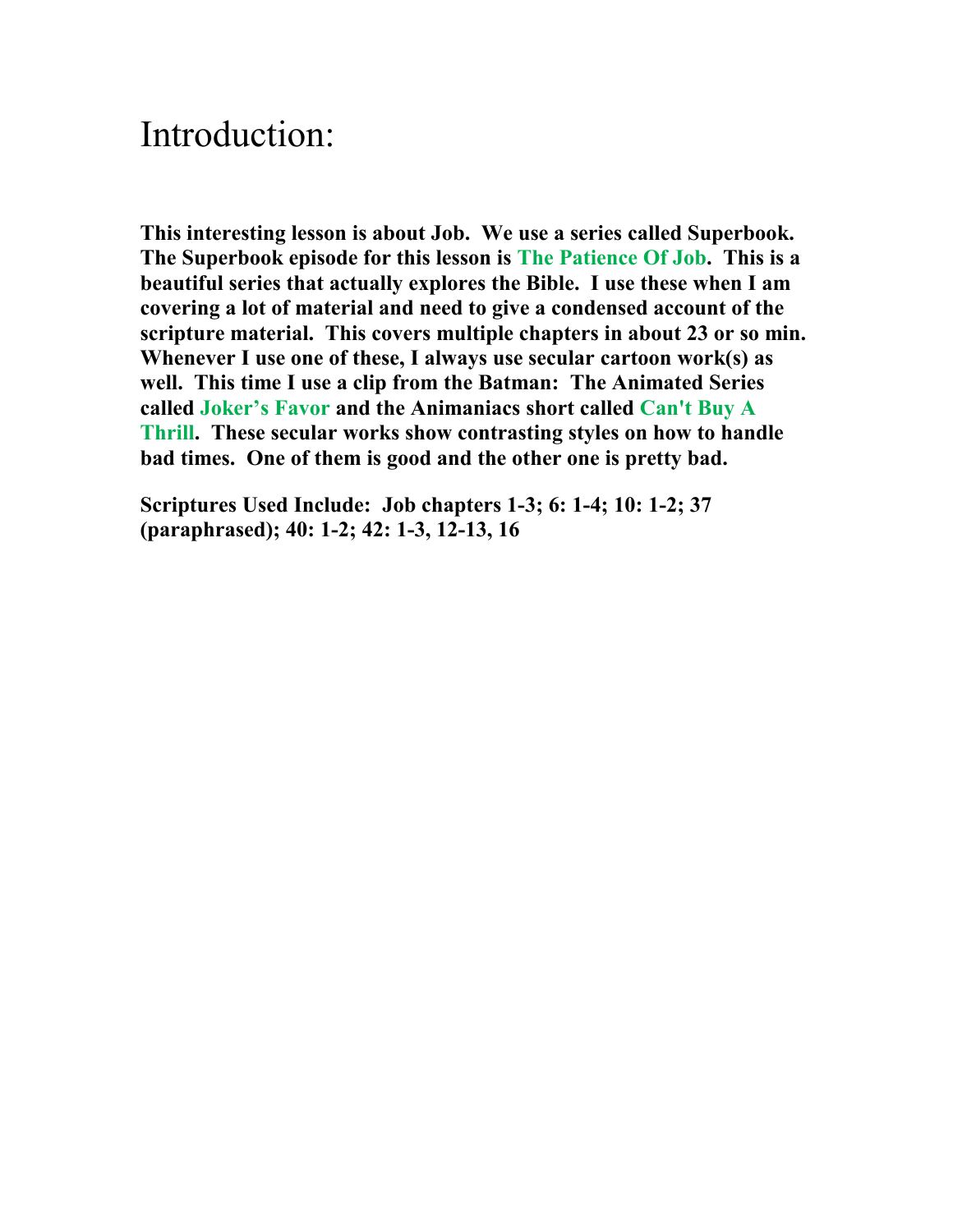I) Opening Prayer and Introduction: Have you ever had a bad day? What is your definition of a bad day? Think of a bad day that you have had or think up a bad day that you think could happen. What happened to make it bad? What was your reaction to the day that you thought of? If it hasn't happened and it's from your imagination, how would you react? II) Bible Story: This story is out of the book of Job in the Bible. Job had one of the worst times imaginable. It lasted days.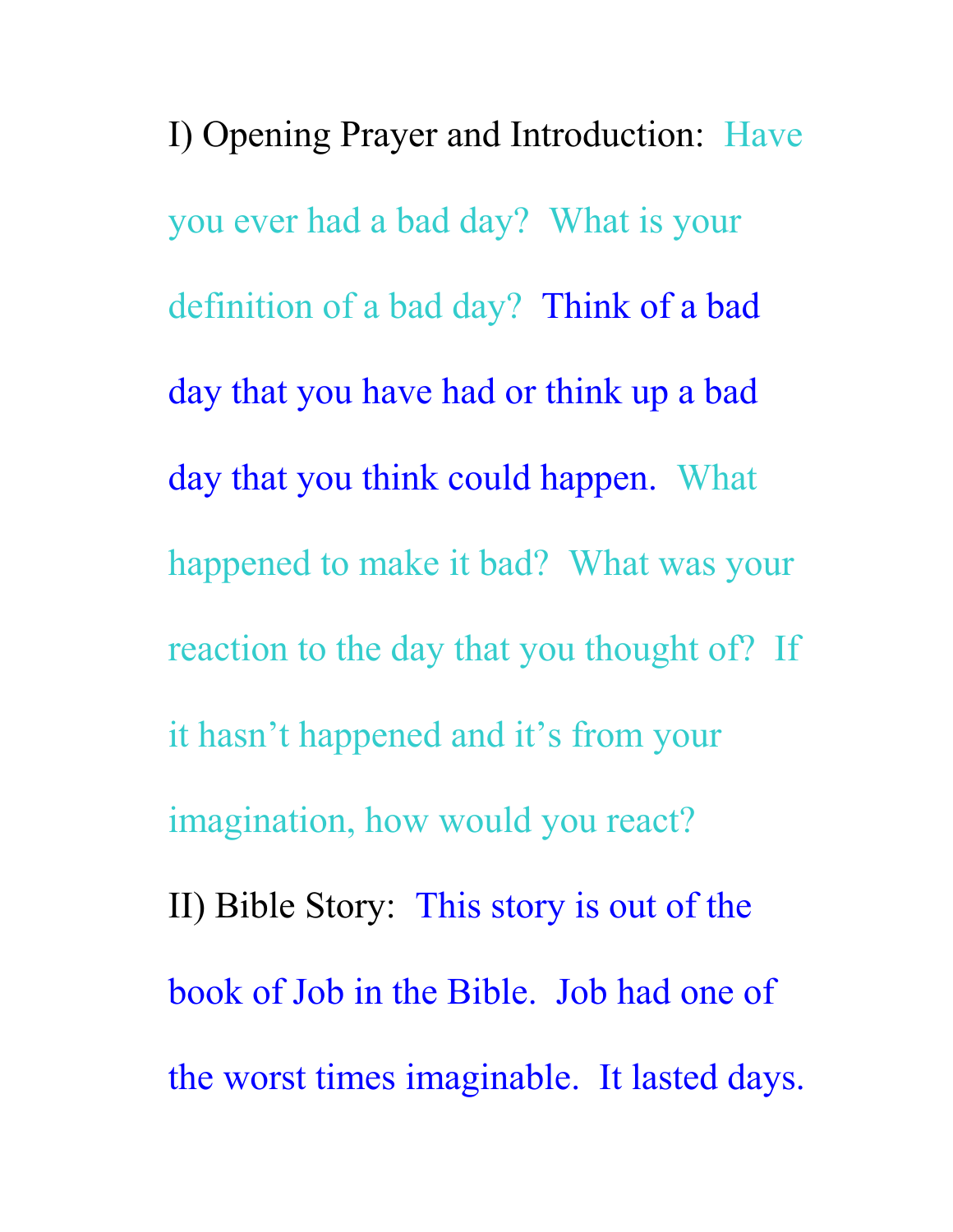I will show a cartoon out of the Superbook series and we will have a discussion. This is our Bible Story and I want you to pay special attention to it!! This Covers the book of Job chapters I, II, III, VI: 1-4, X: 1-2, XXXVIII (paraphrased), XL: 1-2, XLII: 1-3, 12-13, 16 III) Show Superbook episode "The Patience of Job"

Cartoon Link:

http://toonspirit.net/lessons and studies/l1

0/The Patience Of Job.webm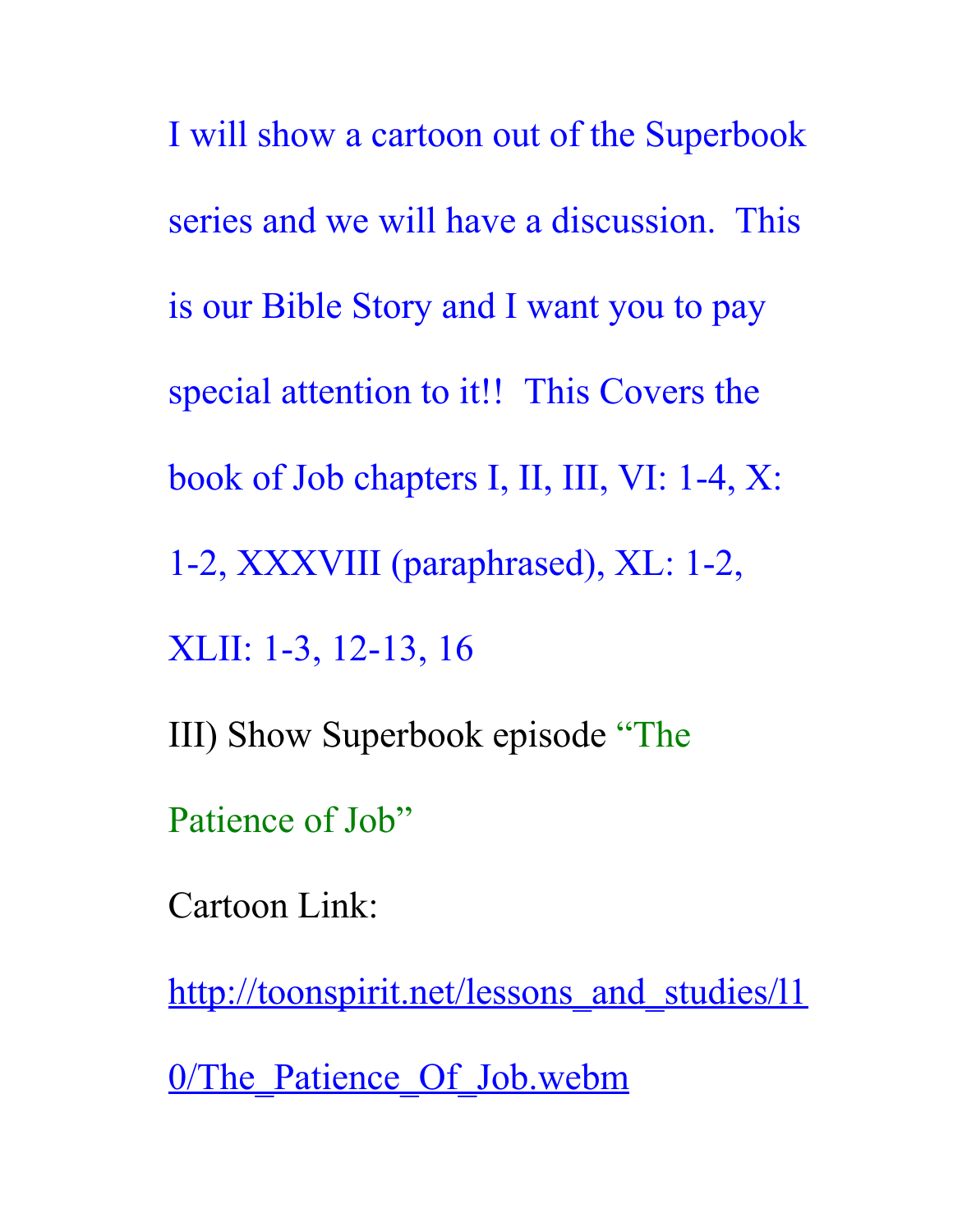IV) Discussion: As Superbook says we will all have good days and bad days. What God wants for us to do is praise him in good days and have patience and a good attitude in the bad days. Pray for this as well to praise Him. Bad days can be huge witnesses to people whom need the faith boost.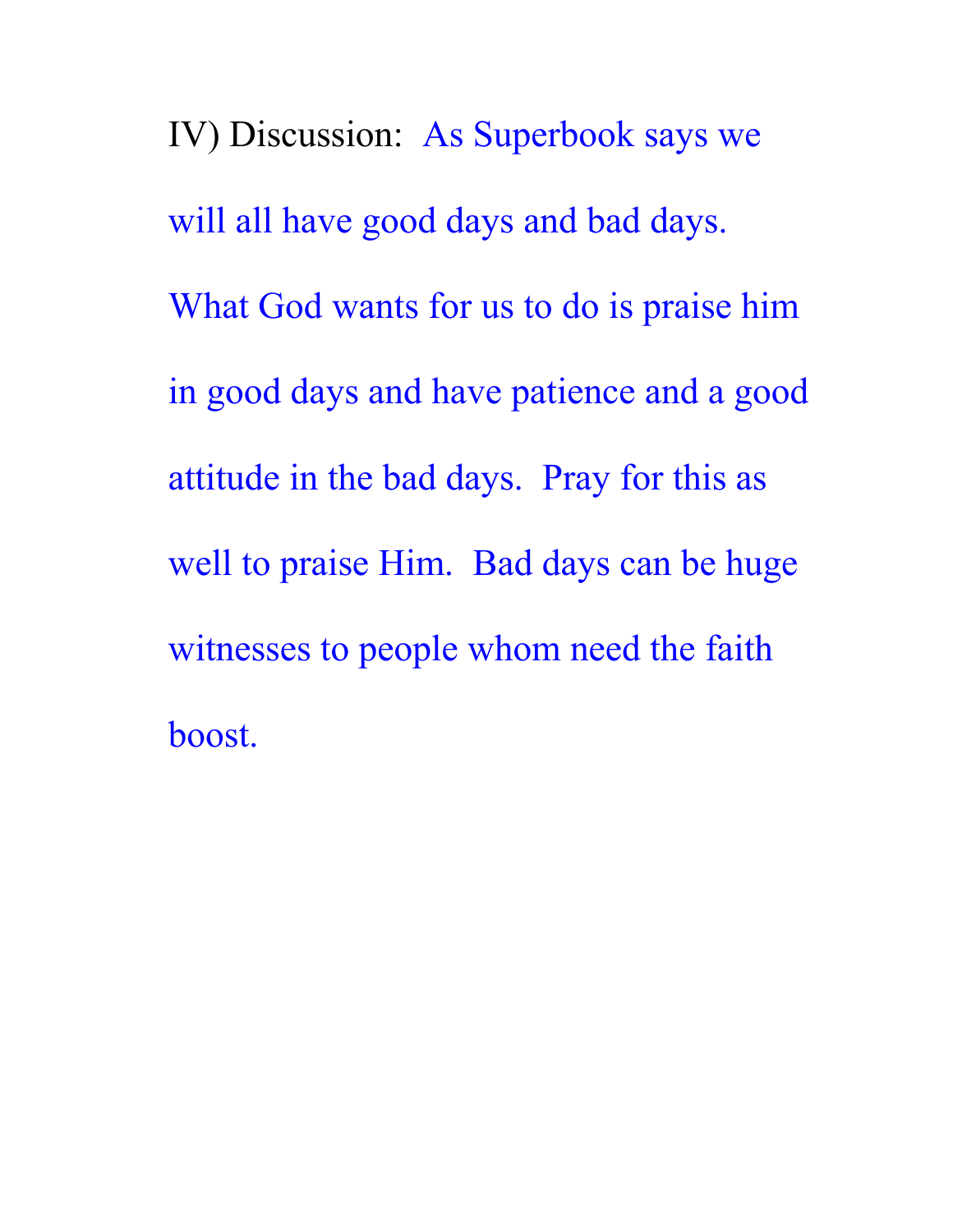V) Cartoon Show: To start this discussion off with a bang we will show a clip of a Batman The Animated Series that comes from a clip of the episode "Joker's Favor". (Teacher Note: Show Clip Up Through Joker Cackling to just Before the "Two Years Later Sign")

Cartoon Link:

http://toonspirit.net/lessons and studies/l1 0/Jokers Favor.webm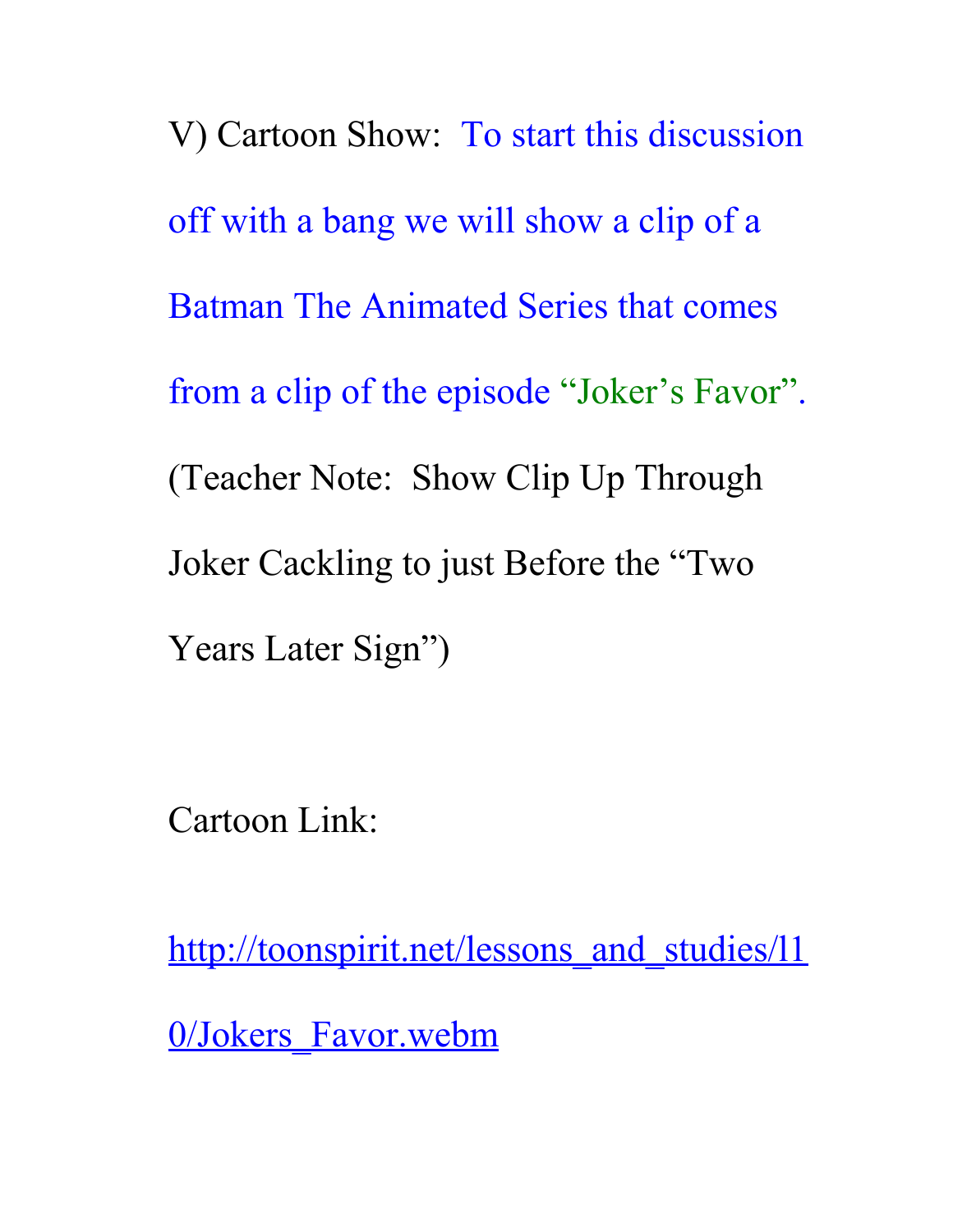If the class wishes to watch the whole episode to see the episode first hand as to see what I am describing, follow this link:

http://toonspirit.net/lessons and studies/l10/ [Jokers\\_Favor\\_Complete.webm](http://toonspirit.net/lessons_and_studies/l10/Jokers_Favor_Complete.webm)

VI) Q&A: Did Charles have a good or bad attitude with his bad day? What consequences does Charles suffer? What could he have done to avoid this lousy situation? Charles got into an even bigger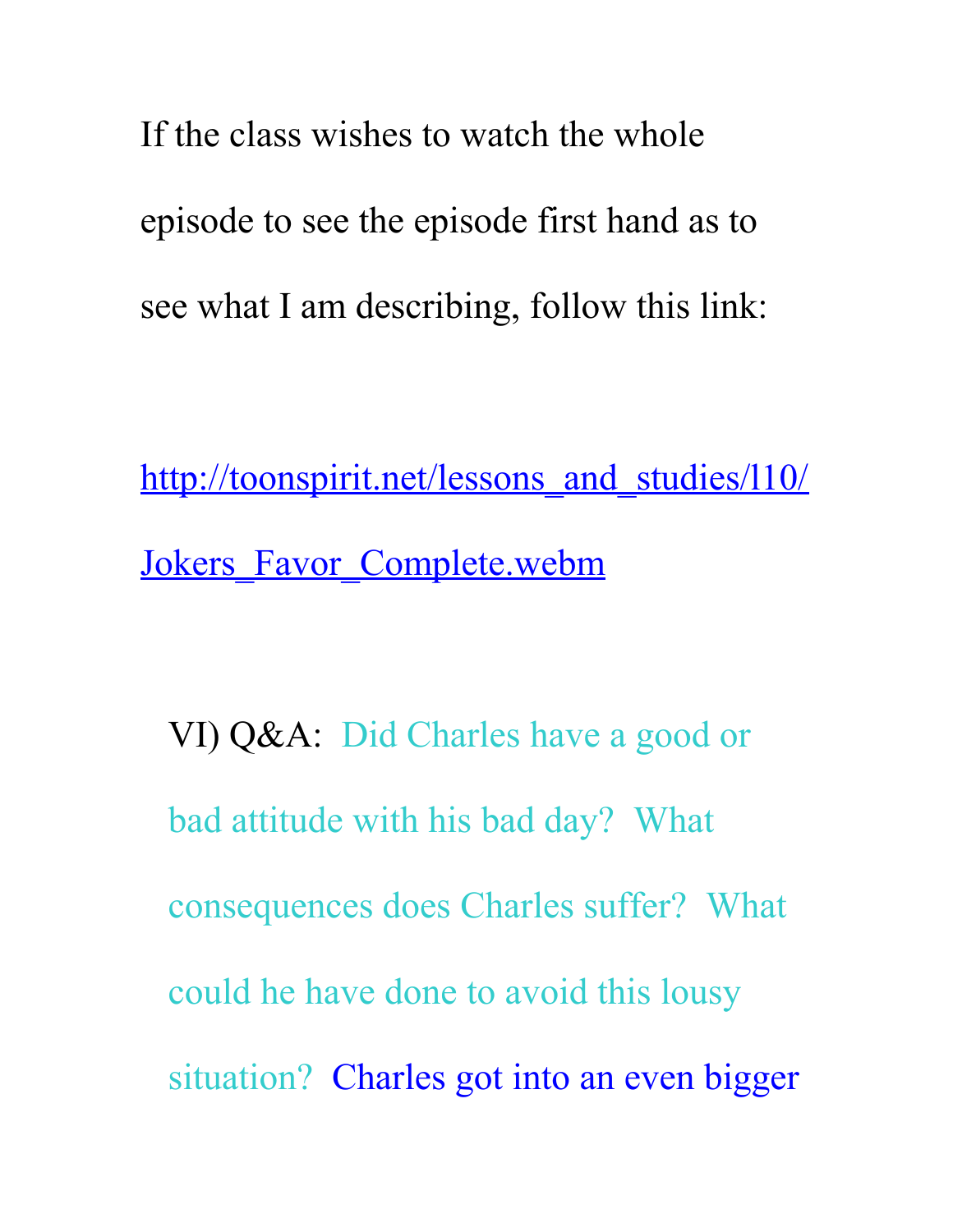mess because he lost his temper. He cussed out the Joker and provoked him to mess with his head. The Joker probably won't forget the incident and Charlie is afraid. What do you think will happen next? (Let students respond) The Joker, being who he is, started harassing Charles' family and eventually the dastardly favor takes place. The Joker wants to go to a fancy policeman's award dinner to gas the cops and blow up the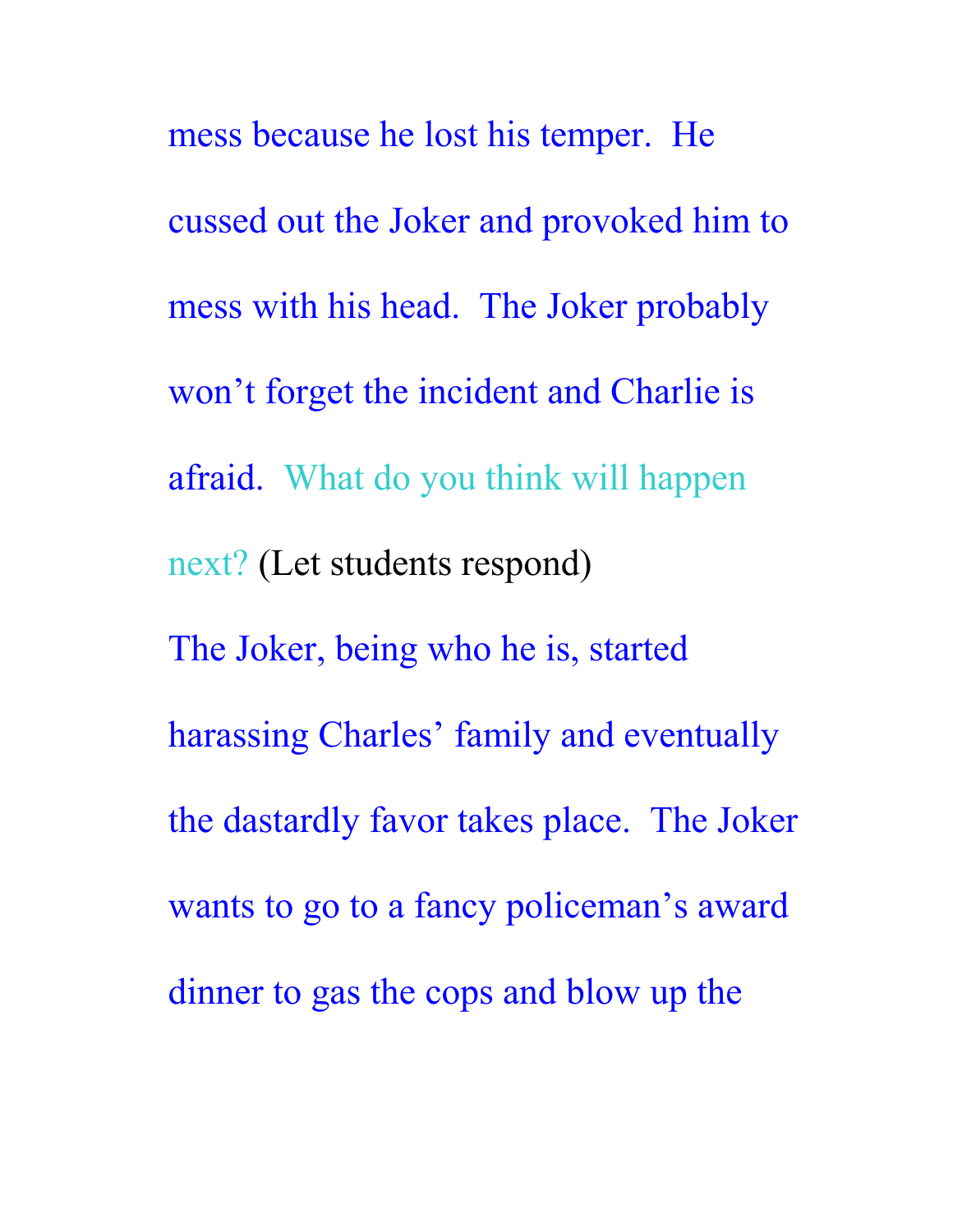commissioner. Charles' bad attitude of the past makes a bad situation worse. VII) Cartoon Show II: I will show a different situation. Show Animaniacs episode "Can't Buy a Thrill". Cartoon Link:

http://toonspirit.net/lessons and studies/l10/ [Cant\\_Buy\\_A\\_Thrill.webm](http://toonspirit.net/lessons_and_studies/l10/Cant_Buy_A_Thrill.webm)

VIII) Q&A II: Overall, do you think the zoologist has a good or a bad attitude? How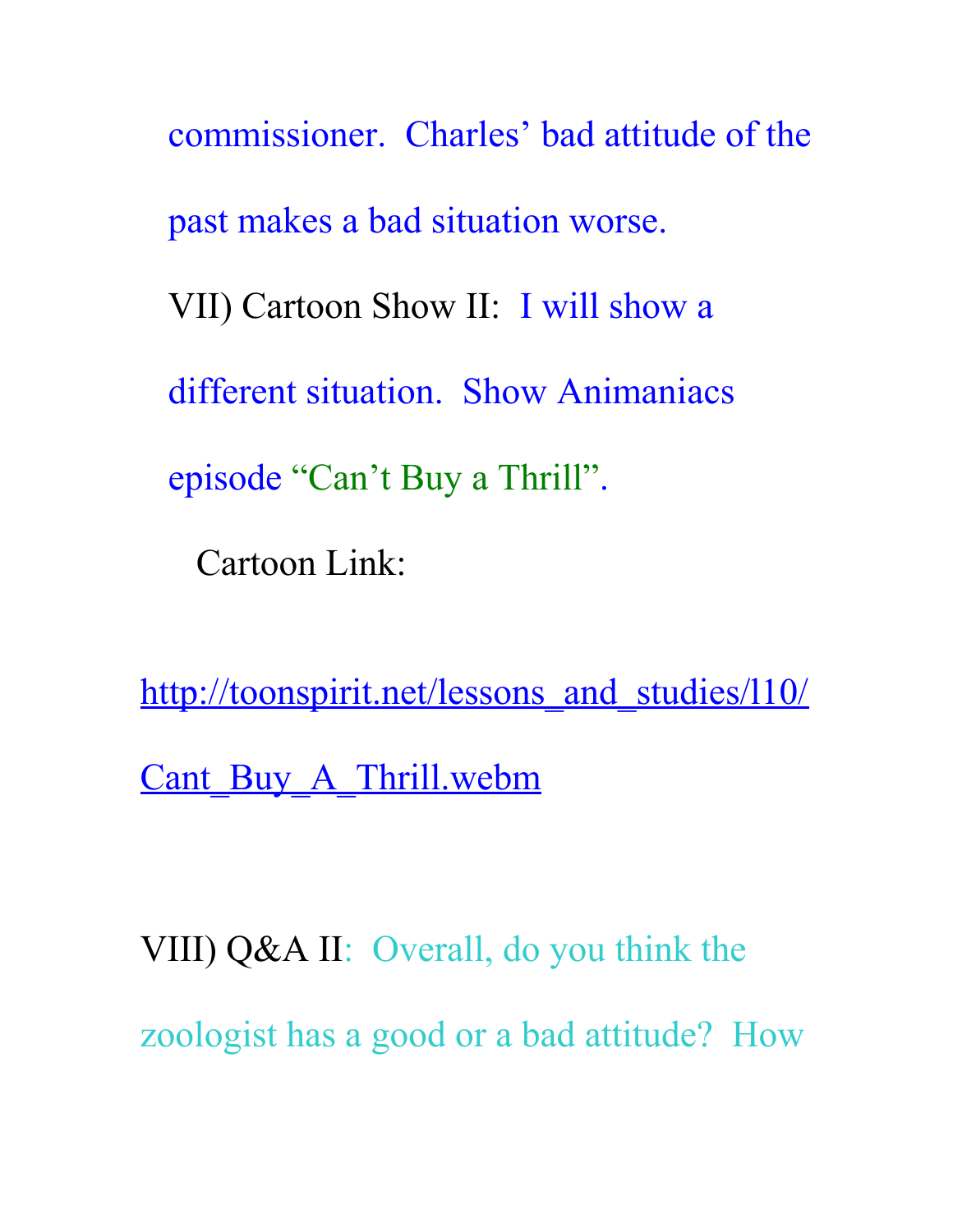does she handle her bad day? (Let students respond.) Does everything work out? How does she show patience like Job?

She keeps plugging away at her job doing the best she can, even though she questions herself being in the right line of work. Job questioned God but he never really drifted from the truth; that he was a great servant. When you have a bad day, you more often than not will feel pretty lousy. However, you need to pray for a good attitude and to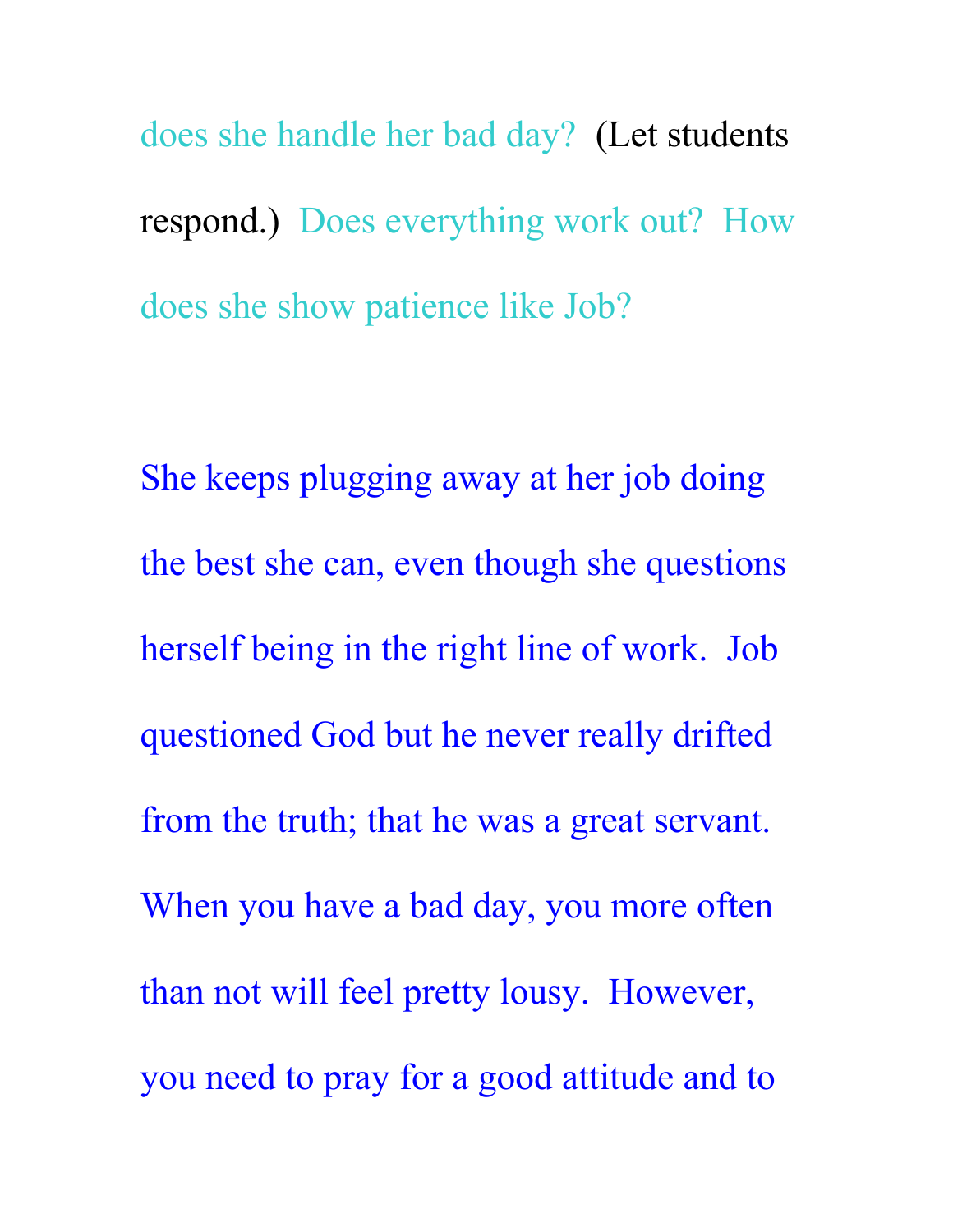see the good even in bad situations. Don't be like Charles and get mad at the world or at life. This isn't worth it. Getting mad at the world, life, or God won't solve much. In fact, it probably will make things worse. I know that this is hard to do, but it is sound advice to anyone. Pray for endurance, patience, and mostly joy in even bad situations. Bad days won't last forever. They are only for a season. God richly blesses a great attitude!!! Ask the students